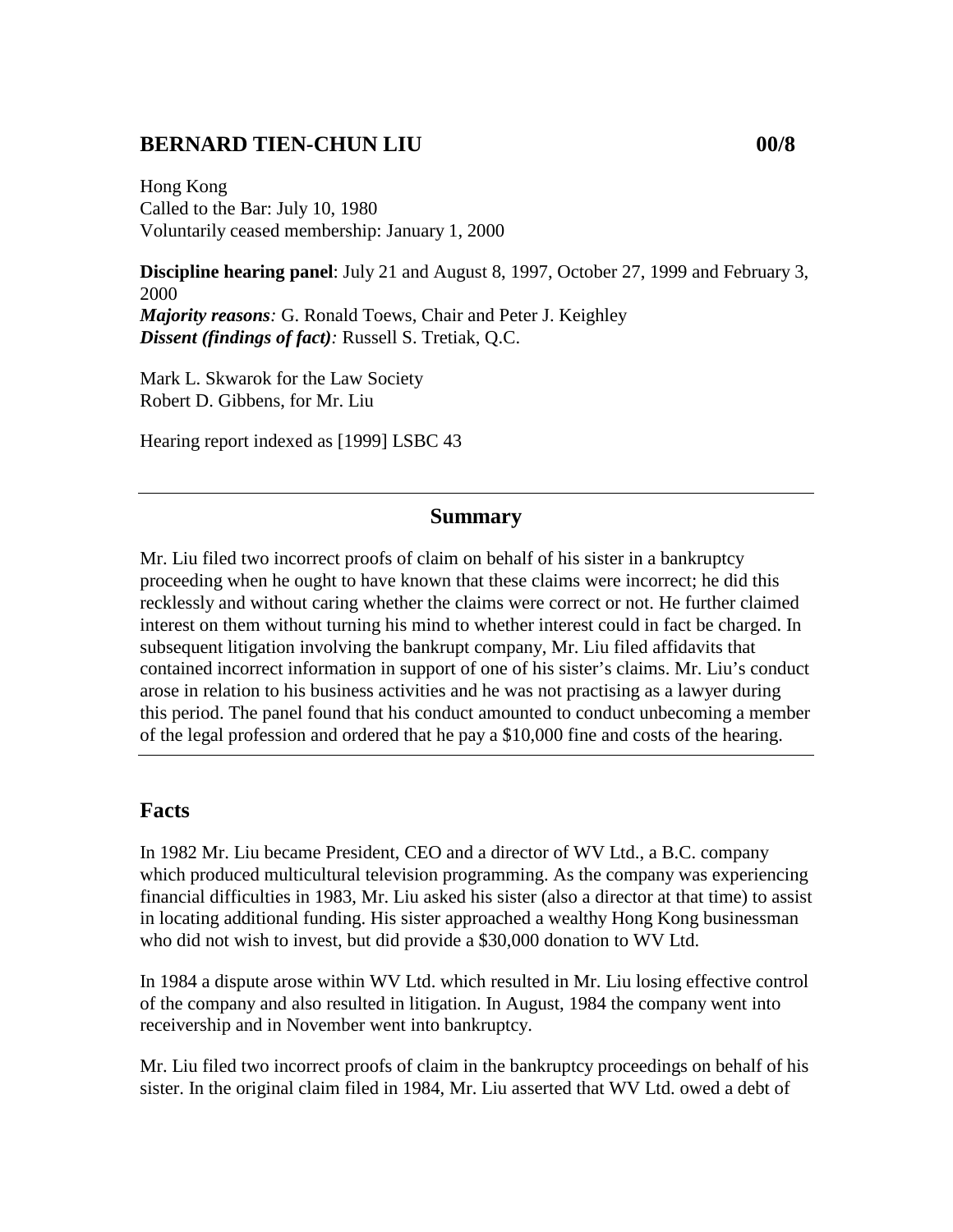\$30,000 to his sister on the basis that the \$30,000 was an indirect loan she had obtained from the Hong Kong businessman for the company. Mr. Liu did so without caring whether he had correctly characterized the situation. In fact, the \$30,000 was a donation to WV Ltd., and was not a loan.

In the second (amended) proof of claim in 1985, Mr. Liu asserted that WV Ltd. owed his sister \$15,000 as a 50% finder's fee for having solicited the \$30,0000 donation for WV Ltd. In fact, while there had been some discussion of a finder's fee among those involved in WV Ltd., there was no specific agreement that would justify making a claim under the *Bankruptcy Act.* Mr. Liu asserted this claim as a fall-back position should the full \$30,000 not be construed as a loan.

A majority of the hearing panel found that Mr. Liu filed these incorrect proofs of claim in the bankruptcy proceedings when he ought to have known that they were incorrect. He did this recklessly and without caring whether the claims were correct or not in the hope of salvaging something from the bankruptcy. By describing the claims as he did, he ignored the warnings on the bankruptcy claim form and the duties of truthfulness and candour the Law Society expects of its members. Mr. Liu further claimed interest on the two claims without turning his mind to whether interest could be charged.

(Mr. Tretiak dissented from the majority of the panel by stating he was satisfied that Mr. Liu knowingly filed the false proofs of claim.)

In the subsequent litigation relating to WV Ltd., Mr. Liu swore two affidavits containing incorrect information in support of his sister's claim for a finder's fee.

Mr. Liu's conduct arose in relation to his business activities and he was not during that period practising as a lawyer. Mr. Liu voluntarily withdrew from membership in the Law Society in January, 2000.

## **Decision**

The panel found that Mr. Liu's conduct did not amount to professional misconduct in these circumstances. There was, however, a clear public and professional interest in discouraging conduct of this nature just as clearly as there was a substantial likelihood that public knowledge of such conduct would harm the integrity, standing and public perception of the profession as a whole. Accordingly, the panel found that Mr. Liu conducted himself in a manner unbecoming a member of the legal profession.

# **Penalty**

The hearing panel noted that both counsel and Mr. Liu were in agreement with respect to the appropriate penalty range. The panel ordered that Mr. Liu pay:

- 1. a \$10,000 fine; and
- 2. costs of the discipline proceedings.